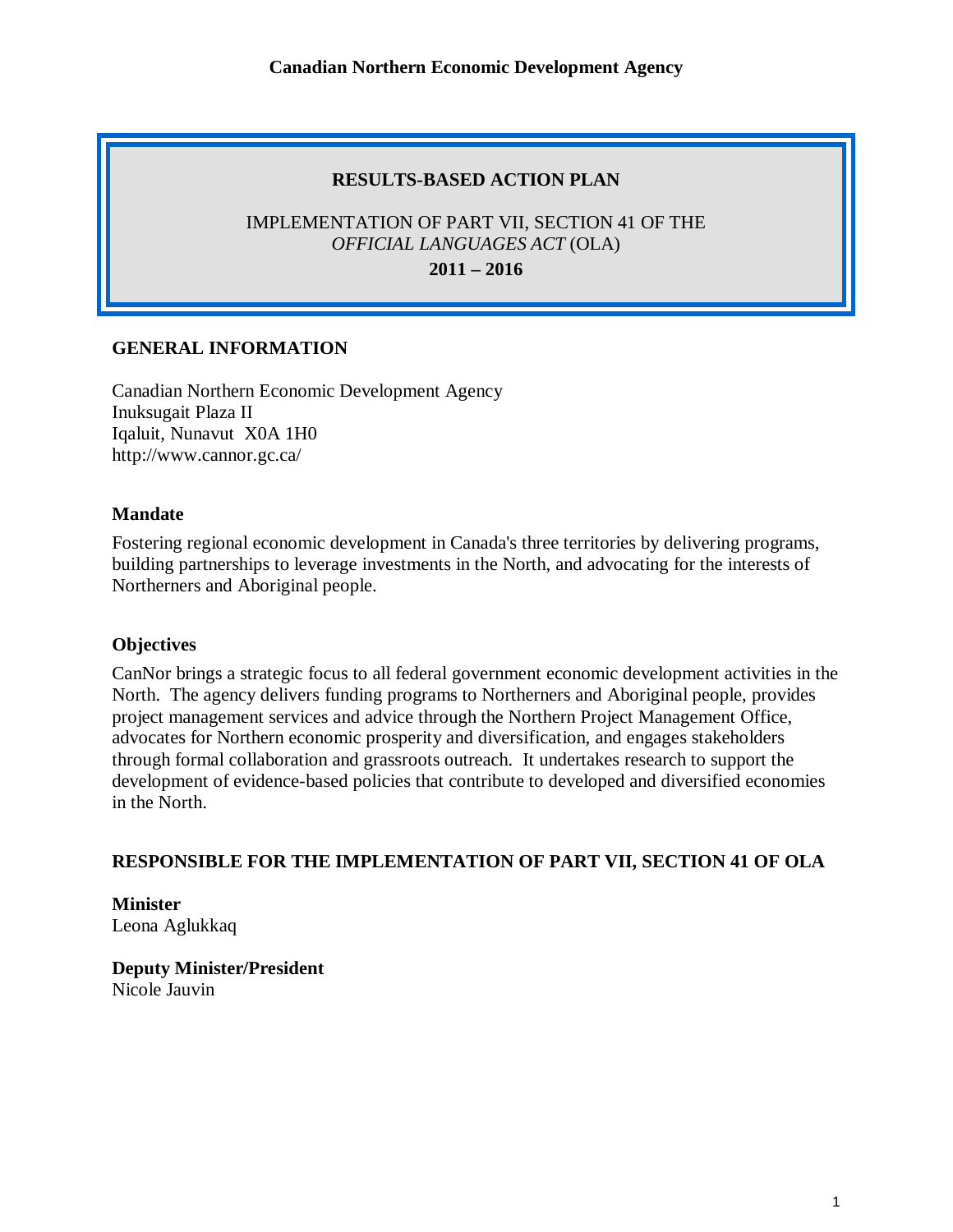#### **Official Languages Team**

**Official Languages Champion** Michel Robillard Vice-President

#### **National Coordinator**

Ashley Cederwall Junior Policy Analyst 400 Cooper Street Ottawa, ON K1A 0H4 Telephone: 613-992-5065 Fax: 995-9495 [ashley.cederwall@cannor.gc.ca](mailto:ashley.cederwall@cannor.gc.ca)

#### **Regional Coordinator - Yukon**

Bernard Larochelle Program Officer 300 Main Street Whitehorse, Yukon Y1A 2B5 Telephone: 867-667-3271 Fax: 867-667-3801 [bernard.larochelle@cannor.gc.ca](mailto:bernard.larochelle@cannor.gc.ca)

#### **Regional Coordinator - Northwest Territories**

James Pugsley Resource Development Officer PO Box 1500 Yellowknife, Northwest Territories X1A 2R3 Telephone: 867-766-8379 Fax: 867-766-8401 [james.pugsley@cannor.gc.ca](mailto:james.pugsley@cannor.gc.ca)

#### **Regional Coordinator - Nunavut**

Cheri Kemp-Long Regional Economic Development Advisor Inuksugait Plaza II PO Box 40 Iqaluit, Nunavut X0A 0H0 Telephone: 867-975-4582 Fax: 867-975-4736 [cheri.kemplong@cannor.gc.ca](mailto:cheri.kemplong@cannor.gc.ca)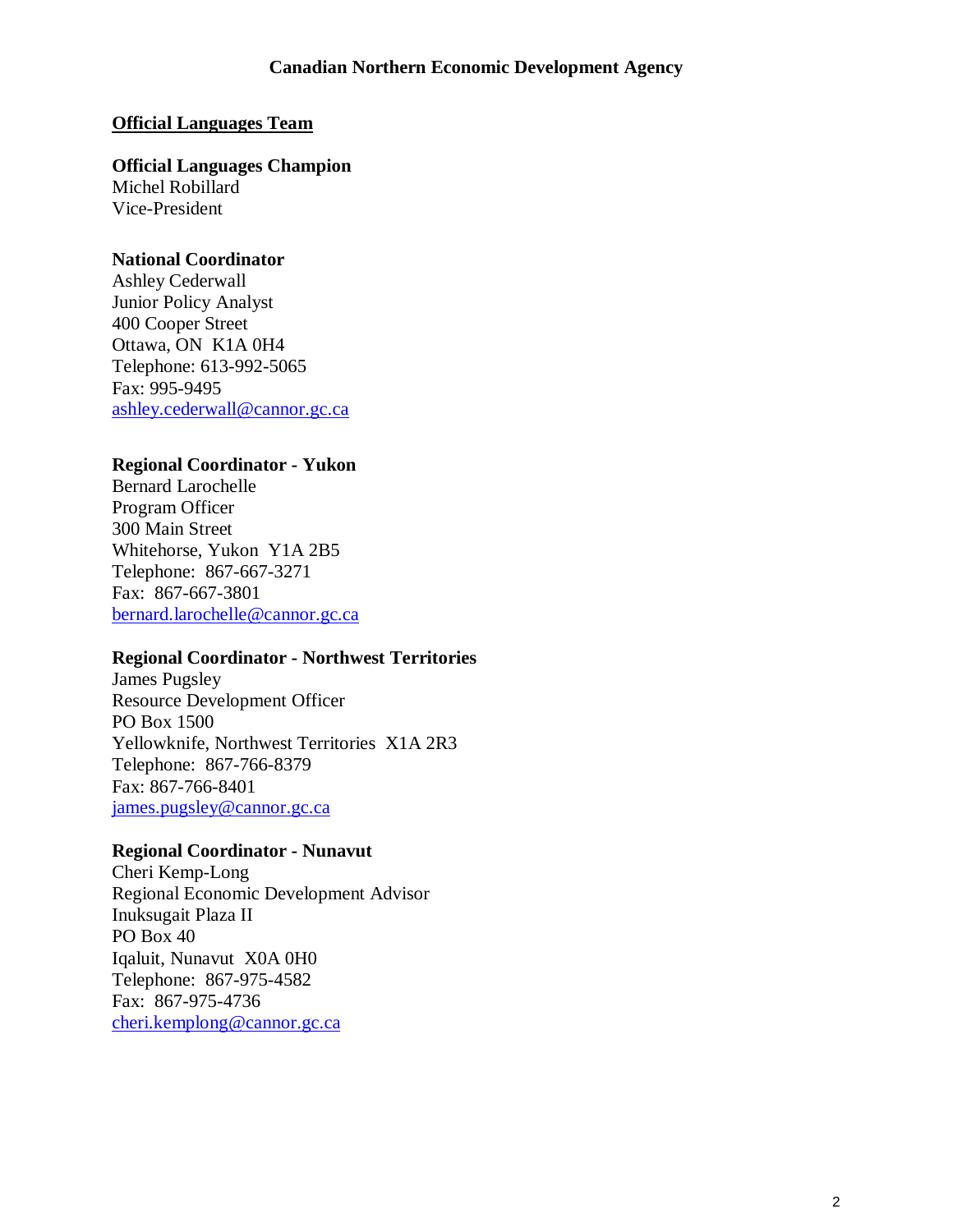## **SUMMARY OF EXPECTED PROGRESS IN ACHIEVING RESULTS**

#### **Awareness**

The Canadian Northern Economic Development Agency intends to hold information sessions, integrate OL objectives into senior management performance management contracts, create an OL/OLMC section on its Intranet, provide (as needed) training enabling its OL Team to achieve objectives, and disseminate information products to ensure that Agency employees have the tools and knowledge required to implement Part VII, section 41 of the *Official Languages Act* (OLA).

### **Consultations**

The Agency will participate in consultation meetings with OLMC organizations in the territories.

### **Communications**

The Agency will use media targeting the francophone linguistic minority population in the territories, create a presentation page on its Internet site for OLMCs, publish its section 41 action plan and report on results on its Internet site, contribute to Bulletin 41-42, and continue to maintain adequate communication tools to communicate with OLMCs (e.g. francophone organizations included on client distribution lists).

### **Coordination and liaison**

The Agency will work with other federal institutions to continue to be well-informed regarding measures taken to implement section 41 of the OLA. The Agency will continue to participate in interdepartmental meetings of National Coordinators for official languages, Committee of Assistant Deputy Ministers on Official Languages, and Interdepartmental Management Committee for Official Languages Program. In addition, CanNor will participate in territorial federal council meetings and consult with Canadian Heritage.

### **Funding and program delivery**

The Agency will continue to ensure that OLMCs have access to its programs and services and will continue to support OLMCs through its programming.

### **Accountability**

CanNor will develop a departmental accountability framework for official languages. The Agency will respond effectively to planning and reporting requirements related to official languages and, to this end, will establish tools to assist its accountability.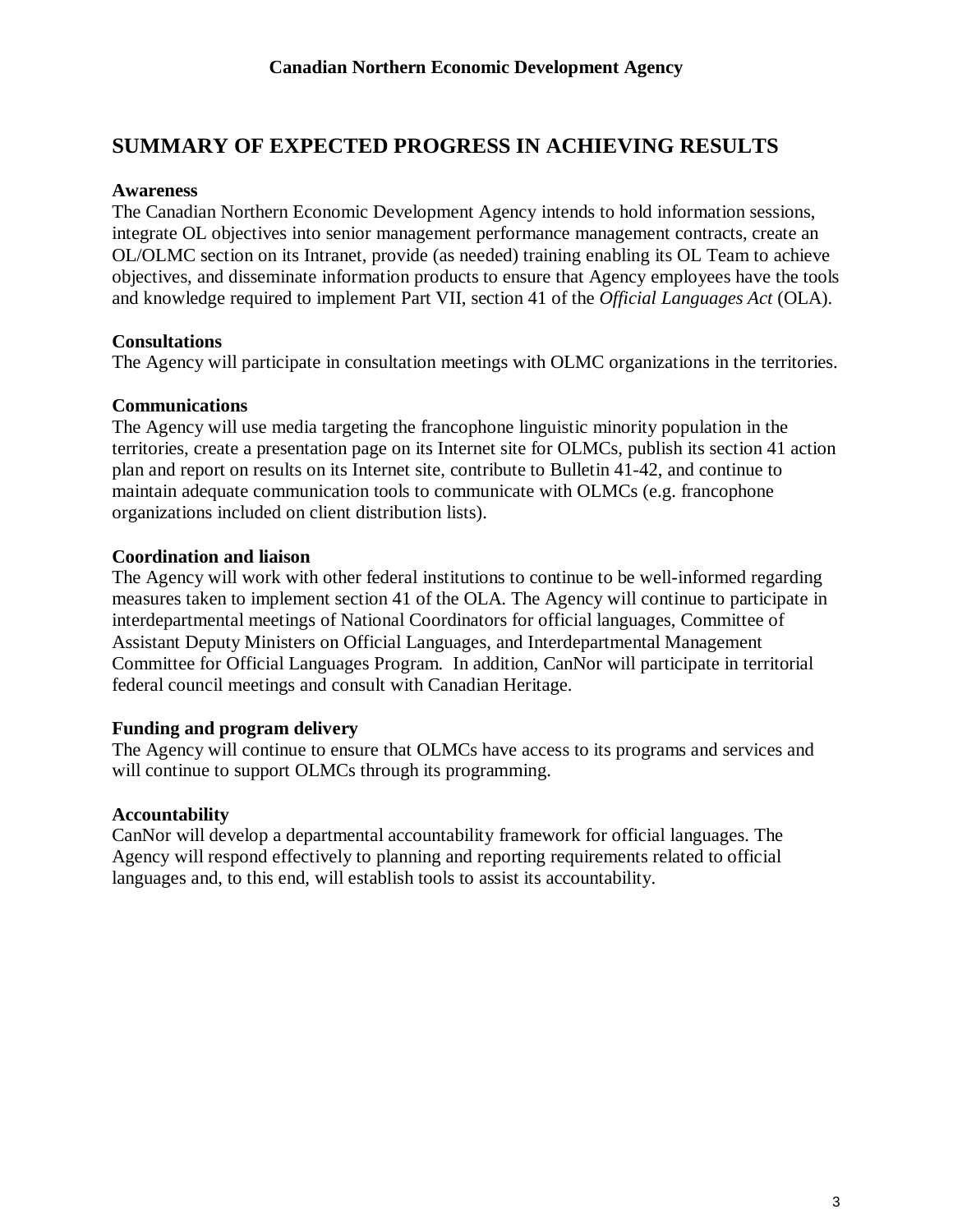### **A. AWARENESS (In-house activities)**

Training, information, orientation, awareness, communication and other activities carried out in-house in order to educate employees and/or senior managers of the federal institution about linguistic duality and the priorities of OLMCs; and senior management performance agreements.

**Expected result:** Creation of lasting changes in federal institution organizational culture; employees and management are aware of and understand their responsibilities regarding section 41 of the Official Languages Act and OLMCs, which states the Government of Canada's commitment to enhance the vitality of the English and French linguistic minority communities in Canada and support and assist their development, and to foster the full recognition and use of both English and French in Canadian society.

| Planned activities to achieve the expected result                                                                                                                                            | <b>Expected outputs</b>                                                                                                           | Indicators to measure progress in                                                                                                                                                     |
|----------------------------------------------------------------------------------------------------------------------------------------------------------------------------------------------|-----------------------------------------------------------------------------------------------------------------------------------|---------------------------------------------------------------------------------------------------------------------------------------------------------------------------------------|
|                                                                                                                                                                                              |                                                                                                                                   | achieving the expected result                                                                                                                                                         |
| <b>Internal Communications</b>                                                                                                                                                               |                                                                                                                                   |                                                                                                                                                                                       |
| • Information sessions will be held for CanNor<br>employees and senior managers on Part VII,<br>section 41 of the OLA (e.g. measures contained in<br>this action plan, their implementation) | • Information and discussion sessions to<br>raise awareness<br>• Explanatory documents                                            | • Percentage of employees and managers<br>made aware of section 41 of the OLA Part<br>VII and its implementation through the<br>action plan<br>• Number of information and discussion |
| • OL Champion will brief the Agency's Executive<br>Committee on OL (at least twice a year), e.g.<br>provide OL guidance, advice or recommendations                                           | • Briefings and guidance provided by the<br>OL Champion                                                                           | sessions held<br>• Decisions by Senior Management regarding<br>the Agency's programming and the<br>organization culture reflect section 41 of<br>the OLA Part VII                     |
| • OL Champion will communicate with CanNor's<br>staff to actively promote linguistic duality and<br>OLMCs development                                                                        | • Presentations to staff on<br>implementation of section 41 and<br>related activities and on promotion of<br>linguistic duality   | • Number of communications to staff made<br>by OL Champion or on his/her behalf                                                                                                       |
| • Use of e-mails to communicate information and<br>activities regarding OLA, Part VII, section 41 and<br><b>OLMCs</b>                                                                        | • OL information shared via e-mail.                                                                                               | • Number of e-mails disseminated to<br>employees                                                                                                                                      |
| • Dissemination of documents describing and<br>explaining Part VII, section 41 of the OLA                                                                                                    | • Documents to raise awareness<br>(generally, use of documents already<br>developed by Canadian Heritage or<br>other departments) | • Percentage of employees having received<br>materials concerning section 41                                                                                                          |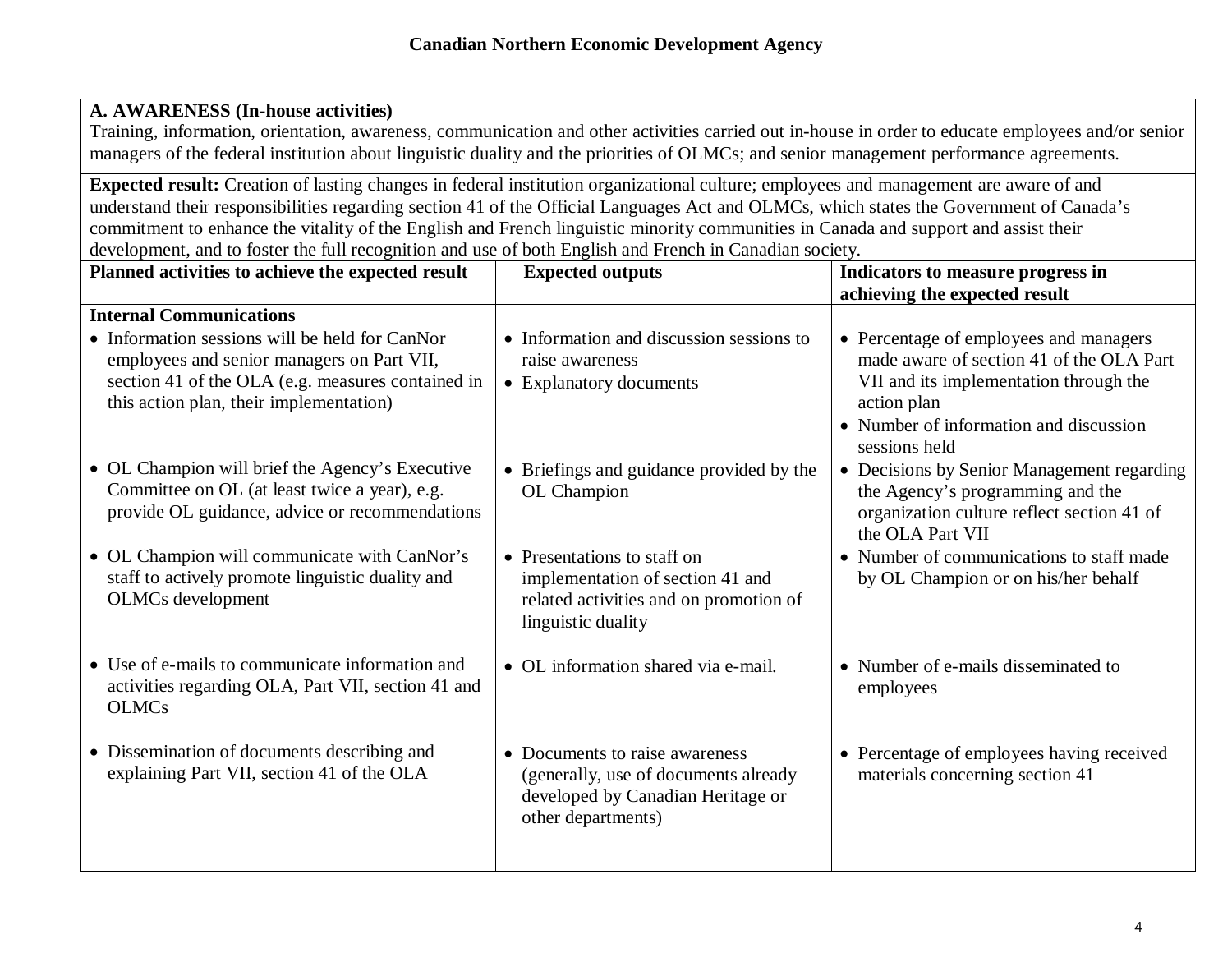# **Canadian Northern Economic Development Agency**

| • Creation of a section on CanNor's Intranet site on<br>Official Languages, which contains information<br>on OLA, Part VII, section 41 and OLMCs                                                              | • Information published on Intranet                                                                                                                                                             | • Intranet contains updated information on<br>OLMCs and OLA Part VII, section 41                                                                                                                                            |
|---------------------------------------------------------------------------------------------------------------------------------------------------------------------------------------------------------------|-------------------------------------------------------------------------------------------------------------------------------------------------------------------------------------------------|-----------------------------------------------------------------------------------------------------------------------------------------------------------------------------------------------------------------------------|
| • A link to editions of Bulletin 41-42, Heritage<br>Canada's magazine on the implementation of<br>section 41 and 42 of the OLA Part VII, will be<br>posted on CanNor's Intranet                               | • Electronic links to Bulletin 41-42<br>posted on CanNor's Intranet<br>• E-mail Bulletin 41-42 to agency staff<br>once new issue is released                                                    | • Intranet contains Bulletin 41-42 links<br>• Number of employees who received<br>Bulletin 41-42                                                                                                                            |
| • Inclusion of information regarding the<br>implementation of the OLA Part VII, section 41 to<br>the content of orientation kits for new staff                                                                | • Awareness leaflets / documents<br>regarding OLA Part VII, section 41<br>distributed to new hires                                                                                              | • Percentage of new employees who receive<br>materials concerning section 41                                                                                                                                                |
| • As needed, training for OL Team members will be<br>provided to better support OL implementation                                                                                                             | • Attendance at courses or other training,<br>resulting in OL Team members better<br>understanding OL, providing informed<br>advice to CanNor, and being more<br>effective in championing OLMCs | • Number of OL team members who took<br>courses/other training                                                                                                                                                              |
| • Integration of performance objectives related to<br>OLA, Part VII, section 41 in the performance<br>management agreements of senior management,<br>OL Regional Coordinators, and OL National<br>Coordinator | • Performance management agreements<br>of OL coordinators and senior<br>management contain OL<br>responsibilities                                                                               | • Percentage of performance management<br>agreements for senior management and<br>staff engaged in OL that integrate OL<br>responsibilities<br>• Percentage of these staff who meet the OL<br>responsibilities in their PMA |
| • Organize annual activities promoting the French<br>language and the Francophonie to take part in the<br>Rendez-vous de la Francophonie (annual OL<br>event), e.g. training on applying OL lens              | • Staff awareness of the important<br>contribution of Francophones to the<br>building of our country, better<br>appreciation of the French language and<br>its multiple cultural expressions    | • Number of activities<br>• Percentage of staff who participated in<br>activities                                                                                                                                           |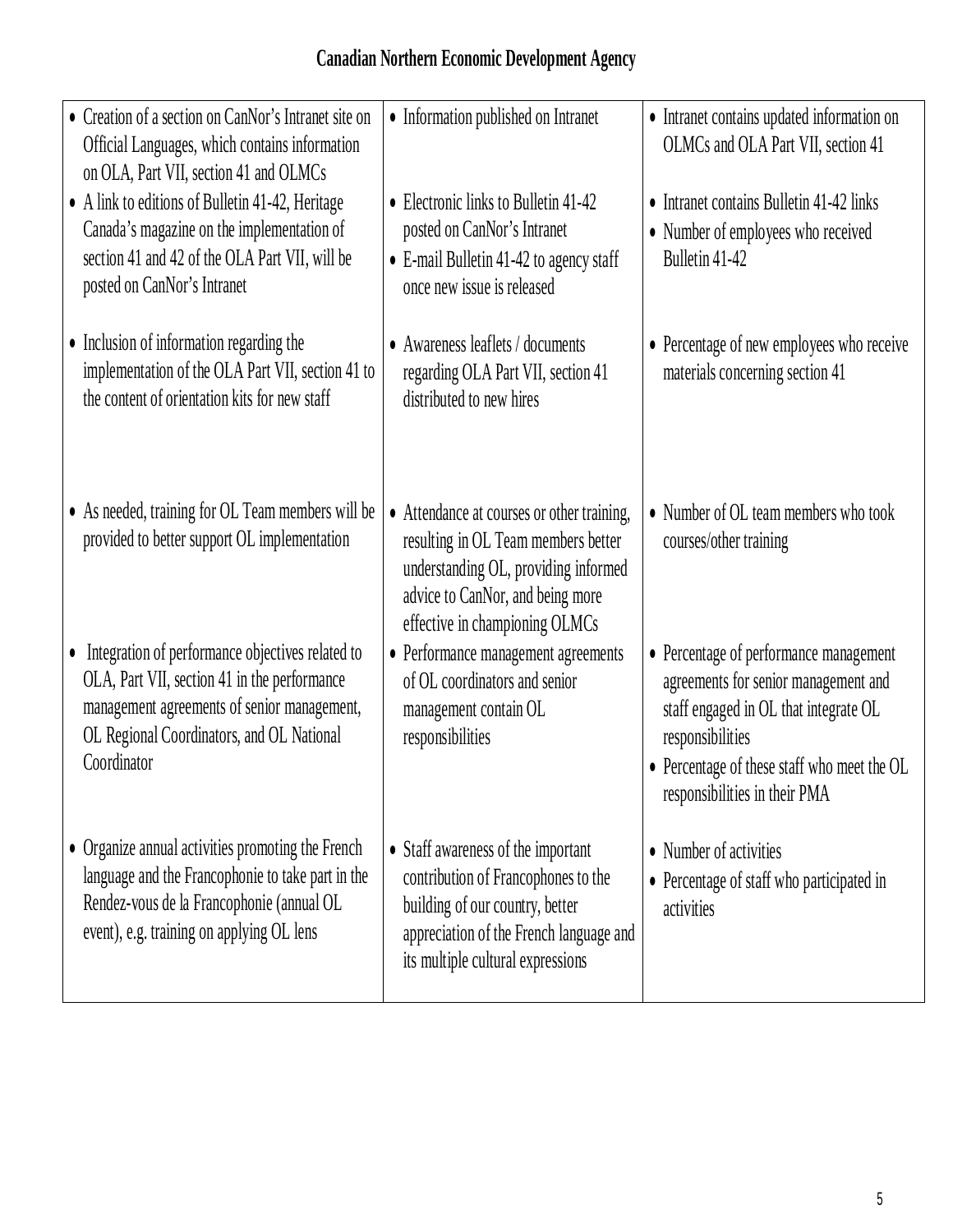# **B. CONSULTATIONS (Sharing of ideas and information with OLMCs)**

Activities (e.g. committees, discussions and meetings) through which the federal institution consults the OLMCs and interacts with them to identify their needs and priorities or to understand potential impacts on their development; activities (e.g. round tables and working groups) to explore possibilities for cooperation within the existing mandate of the federal institution or as part of developing a new program or new policy; participation in consultations with OLMCs coordinated by other government bodies; consultation of OLMCs by regional offices to determine their concerns and needs.

**Expected result:** Creation of lasting relationships between the federal institution and OLMCs; federal institution and OLMCs understand each other's needs and mandates.

| Planned activities to achieve the expected result                                                                                                                                                                                                                                                                                                                                                           | <b>Expected outputs</b>                                                                                                                                   | Indicators to measure progress in<br>achieving the expected result                                                                                                                                                                                                                                      |
|-------------------------------------------------------------------------------------------------------------------------------------------------------------------------------------------------------------------------------------------------------------------------------------------------------------------------------------------------------------------------------------------------------------|-----------------------------------------------------------------------------------------------------------------------------------------------------------|---------------------------------------------------------------------------------------------------------------------------------------------------------------------------------------------------------------------------------------------------------------------------------------------------------|
| • Implement annual meetings with OLMCs and<br>CanNor representatives as a consultative<br>mechanism, to identify needs and priorities and to<br>strengthen lines of communication between the<br>agency and francophone community organizations                                                                                                                                                             | • Meetings and related documentation<br>• Sharing of information                                                                                          | • Number of meetings held by CanNor<br>with organizations representing OLMCs<br>• Participants' level of satisfaction with<br>these meetings (e.g. feedback received at<br>meetings)                                                                                                                    |
| • Regional OL coordinators will maintain regular<br>communication with OLMCs in the three<br>territories, such as the territorial "Réseau de<br>développement économique et d'employabilité"<br>(RDEE), to identify their concerns, needs,<br>priorities and discuss current and upcoming<br>projects. The regional OL coordinators will share<br>results with the OL Team and their regional<br>management | • Meetings<br>• Sharing of information<br>• Dialogue via e-mail and telephone                                                                             | • Number of meetings held<br>• Maintenance of good working<br>relationships through continuous<br>dialogue with the communities (e.g.<br>ongoing feedback received)<br>• Percentage of meetings for which<br>information is shared by regional OL<br>coordinators to regional management and<br>OL team |
| • Consult with OLMCs in the process of developing<br>and/or revising CanNor policies and programs of<br>relevance to OLMCs                                                                                                                                                                                                                                                                                  | • Meetings and related<br>information/documentation, e.g. OLMC<br>feedback related to policies/programs in<br>development or in revision                  | • Number of consultations held and<br>OLMC feedback/input regarding<br>policy/program development                                                                                                                                                                                                       |
| • In the event of potential changes in program /<br>service delivery, consult with OLMCs, e.g. on new<br>alternate service delivery / devolution processes (to<br>identify potential effects on OLMC development)                                                                                                                                                                                           | • Consultation sessions with the OLMCs<br>• Related documentation, e.g. OLMC<br>feedback related to alternate service<br>delivery or devolution processes | • Percentage of cases of potential changes<br>in program/service delivery, e.g. alternate<br>services delivery or devolution processes,<br>that OLMCs were consulted on                                                                                                                                 |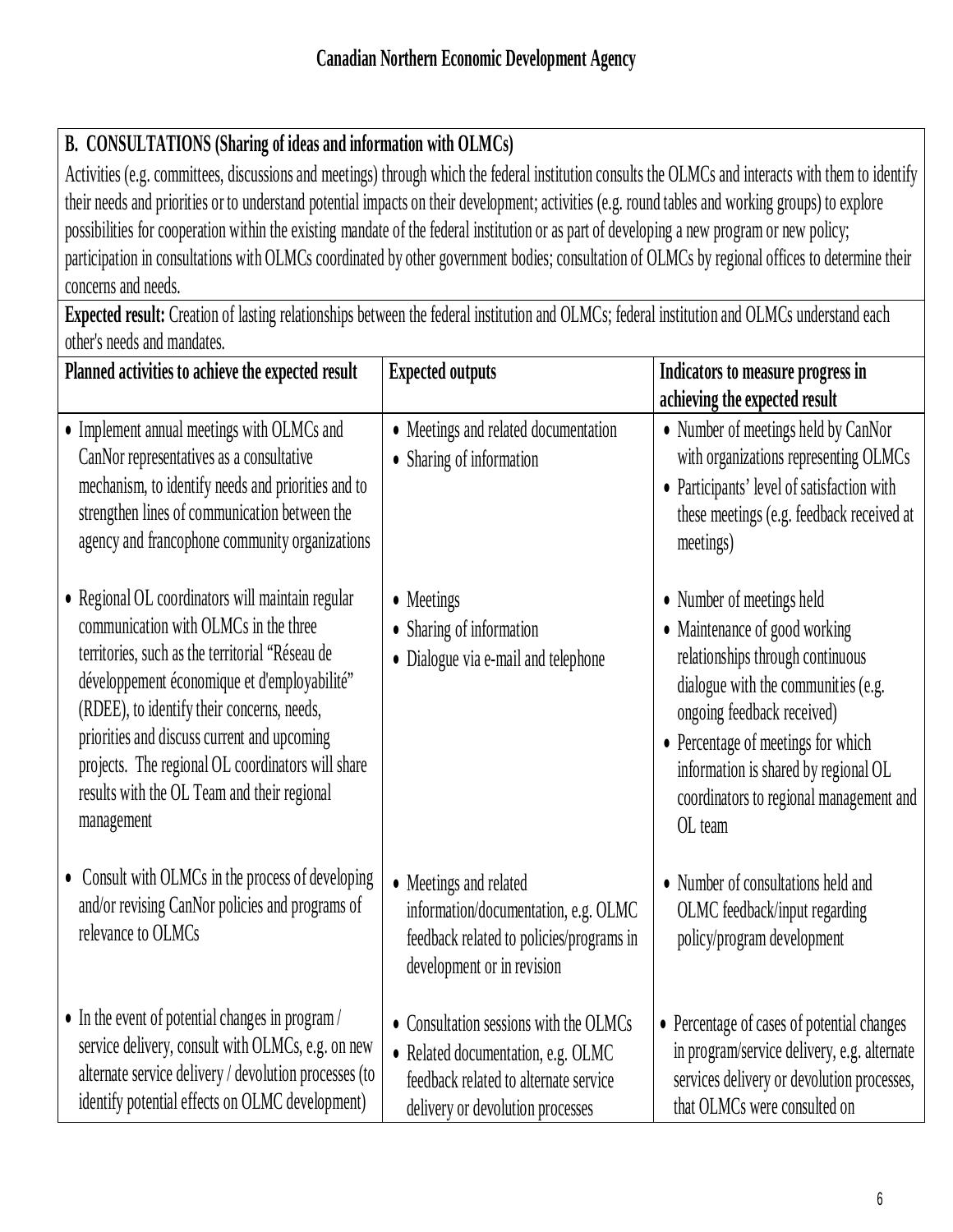| • Consult OLMCs with respect to CanNor's<br>implementation of OLA Part VII, section 41, in the<br>context of CanNor being a new designated<br>institution and taking related actions as outlined in<br>its OL Action Plan                                           | $\bullet$ Meetings with OLMCs (e.g. one per<br>territory), and related documentation                                                                          | • Number of meetings<br>• Participants' level of satisfaction with<br>discussions (e.g. feedback at meetings)                                    |
|---------------------------------------------------------------------------------------------------------------------------------------------------------------------------------------------------------------------------------------------------------------------|---------------------------------------------------------------------------------------------------------------------------------------------------------------|--------------------------------------------------------------------------------------------------------------------------------------------------|
| • On an ongoing basis, Regional<br>Coordinators/National Coordinator will participate<br>in activities organized by OLMC organizations in<br>each region and will give OLMCs opportunities to<br>provide feedback on CanNor and make suggestions<br>for improvement | Activities attended<br>$\bullet$<br>• The Agency is continuously aware of the<br>OLMC priorities, needs, and concerns<br>and identify possible collaborations | • Number of activities attended<br>• Degree of mutual understanding of<br>respective mandates and priorities (e.g.<br>ongoing feedback received) |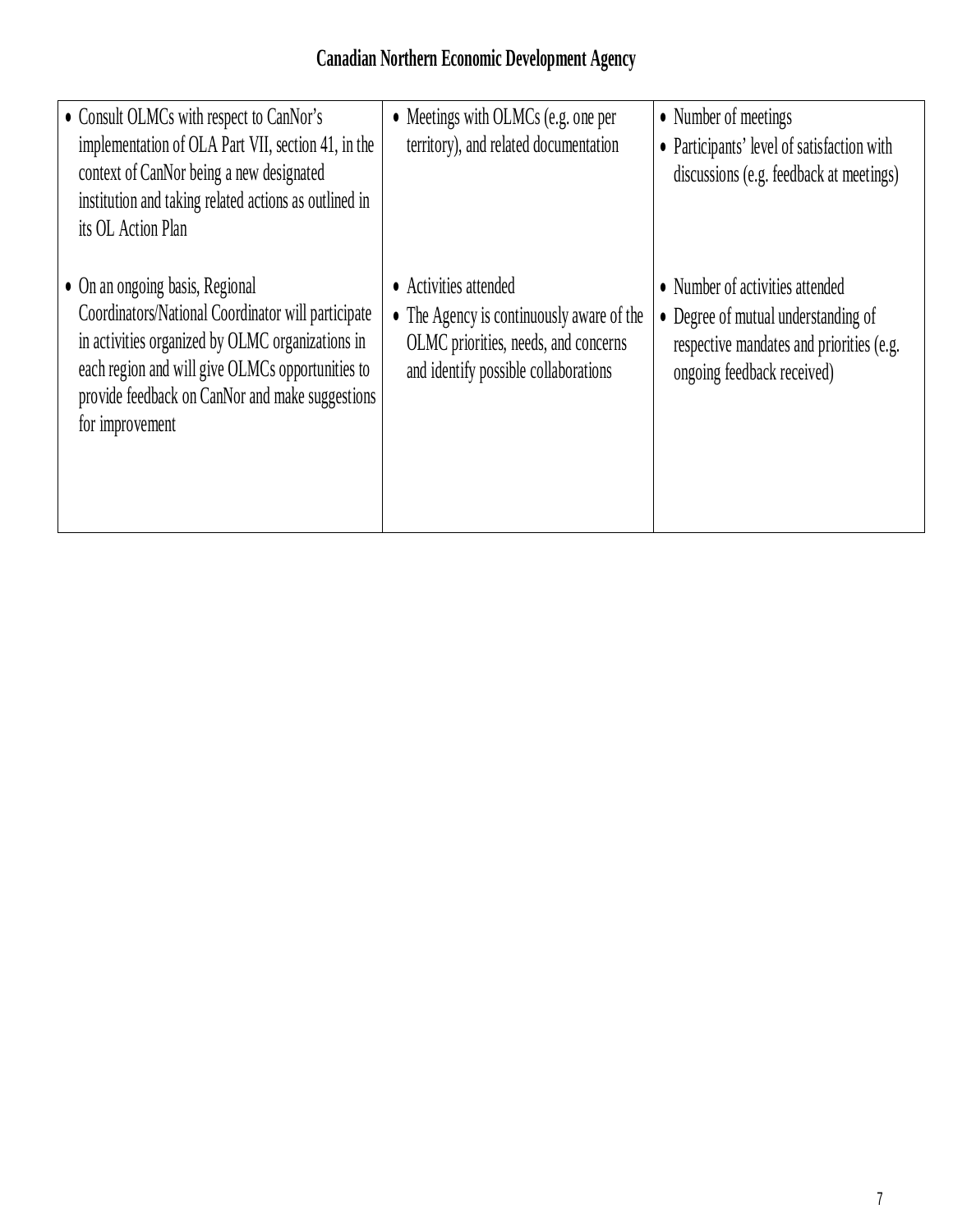# **C. COMMUNICATIONS (Transmission of information to OLMCs)**

External communications activities to inform OLMCs about the activities, programs and policies of the federal institution and to promote the bilingual character of Canada; inclusion of OLMCs in information and distribution lists; use of the federal institution's website to communicate with OLMC organizations.

**Expected result:** OLMC culture reflects a broad understanding of the federal institution's mandate; OLMCs receive up-to-date and relevant information about the federal institution's programs and services.

| Planned activities to achieve the expected result                                                                                                                                                                                                                                                      | <b>Expected outputs</b>                                                                                                                                                                                           | Indicators to measure progress in<br>achieving the expected result                                                                                                                  |
|--------------------------------------------------------------------------------------------------------------------------------------------------------------------------------------------------------------------------------------------------------------------------------------------------------|-------------------------------------------------------------------------------------------------------------------------------------------------------------------------------------------------------------------|-------------------------------------------------------------------------------------------------------------------------------------------------------------------------------------|
| • Creation of a presentation page on the CanNor<br>website dedicated to official languages to display<br>general pertinent information to OLMCs, e.g.<br>important events, announcements, activities, press<br>releases, reports, programs, and policy documents                                       | • Website presentation page for OLMCs                                                                                                                                                                             | • Number of communications documents<br>posted on presentation page                                                                                                                 |
| • Use of territorial francophone media. Community<br>radio: Northwest Territories - CIVR-FM Radio<br>Taiga, Nunavut - CFRT-FM Community papers:<br>Northwest Territories - L'Aquilon, Nunavut - Le<br>Nunavoix, Yukon - L'Aurore Boreale<br>• Include OLMC media in CanNor media distribution<br>lists | • CanNor articles/communications in media<br>targeting Francophone minority clientele<br>• Invitation of francophone media to Agency<br>announcements<br>• Communications products distributed to<br><b>OLMCs</b> | • Number of communications products<br>published<br>• Number of invitations extended to<br>francophone media<br>• CanNor media distribution lists contain<br>relevant OLMC contacts |
| • Contribute to Bulletin 41-42, Heritage Canada's<br>magazine on the implementation of section 41 and<br>42 of the OLA Part VII                                                                                                                                                                        | • Information submitted for articles in<br>Bulletin 41-42                                                                                                                                                         | • Number of articles submitted to<br>Bulletin 41-42                                                                                                                                 |
| • Maintain adequate communication tools to provide<br>OLMCs with the information they need in an<br>efficient and timely manner                                                                                                                                                                        | • CanNor communication products such as<br>pamphlets / information sheets produced in<br>French                                                                                                                   | • Level of satisfaction of OLMCs with<br>access to information concerning<br>Agency's programs and services (e.g.<br>ongoing feedback received)                                     |
| • Post OL plans and reports on website                                                                                                                                                                                                                                                                 | • Action plan and annual reports on results<br>posted on CanNor website                                                                                                                                           | • All action plans and annual reports<br>present on CanNor website                                                                                                                  |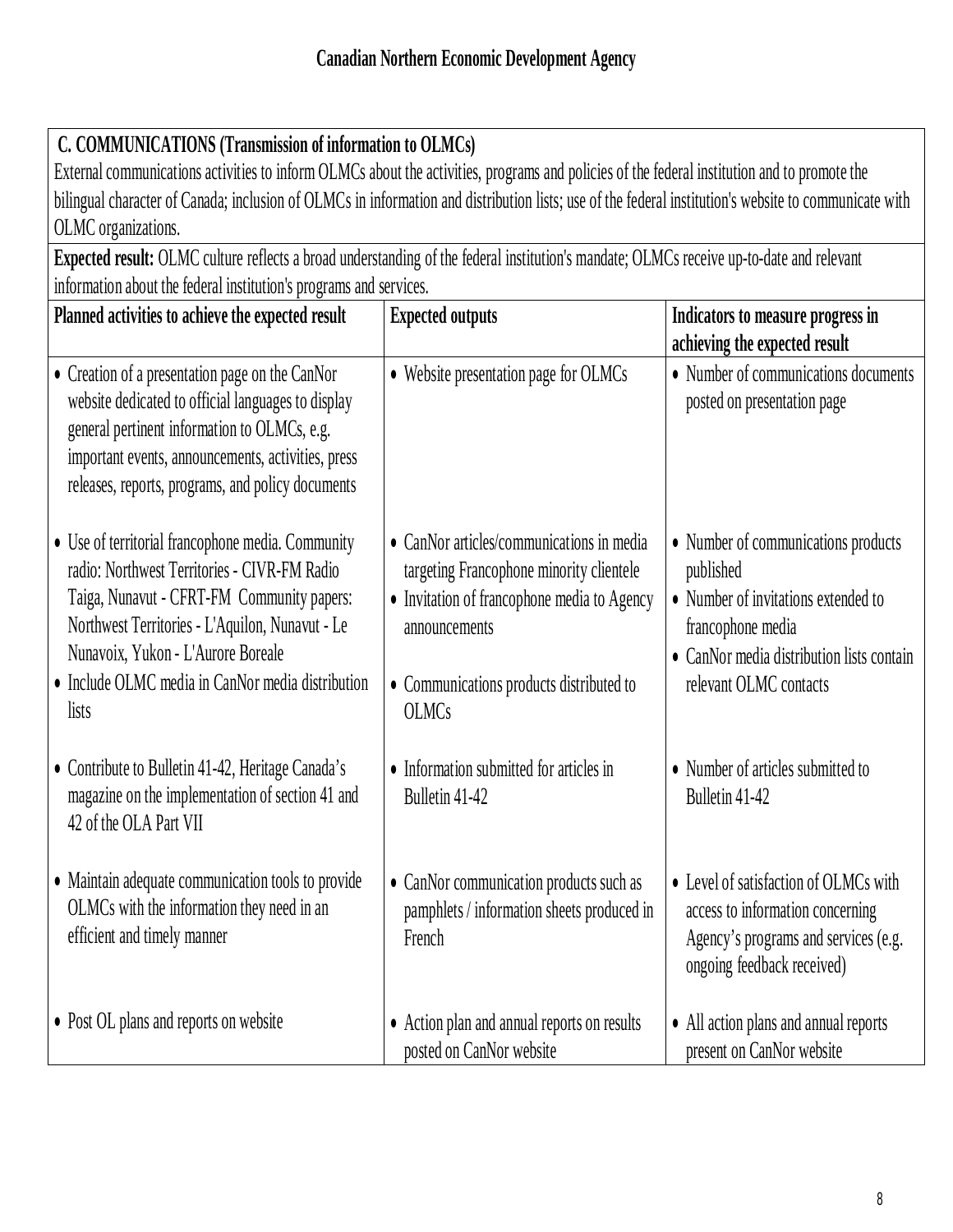# **D. COORDINATION AND LIAISON with other government institutions**

Coordination activities (research, studies, meetings, etc.) carried out by the federal institution itself along with other federal institutions or other orders of government; participation in activities organized by other federal institutions, other orders of government, etc.; participation of official languages champions, national and Regional Coordinators, and others in various government forums.

**Expected result:** Co-operation with multiple partners to enhance OLMC development and vitality and to share best practices. **Planned activities to achieve the expected result Expected outputs Indicators to measure progress in achieving the expected result** • Participation in the following committees: Committee of Assistant Deputy Ministers on Official Languages (CADMOL) Interdepartmental Management Committee for Official Languages Program (IMCOLP) On a regular basis, CanNor's National and Regional Coordinators will discuss challenges and share best practices via conference calls. The National Coordinator will provide coordination function Regional Coordinators/National Coordinator participate in territorial Federal Council meetings and activities related to OLA Part VII, section 41 • The National Coordinator will participate in the National Network of Official Language Coordinators, as well as interdepartmental OL meetings/forums with other government institutions As appropriate, the National Coordinator will continue to consult with Canadian Heritage to achieve common results regarding section 41 • Meetings • Best practices and lessons learned shared OL Team has a shared vision and delivers on its goals in a coordinated manner • Meetings • Meetings / interdepartmental forums attended • Canadian Heritage consultations made • Informed decisions regarding OLA Part VII, section 41, including with respect to the OL action plan and reporting on results • Number of meetings attended • GC OL strategy takes into consideration the perspective of northern OLMCs • Number and attendance of teleconferences held • Number of meetings attended • Number of meetings / interdepartmental forums attended • Number of consultations with Canadian Heritage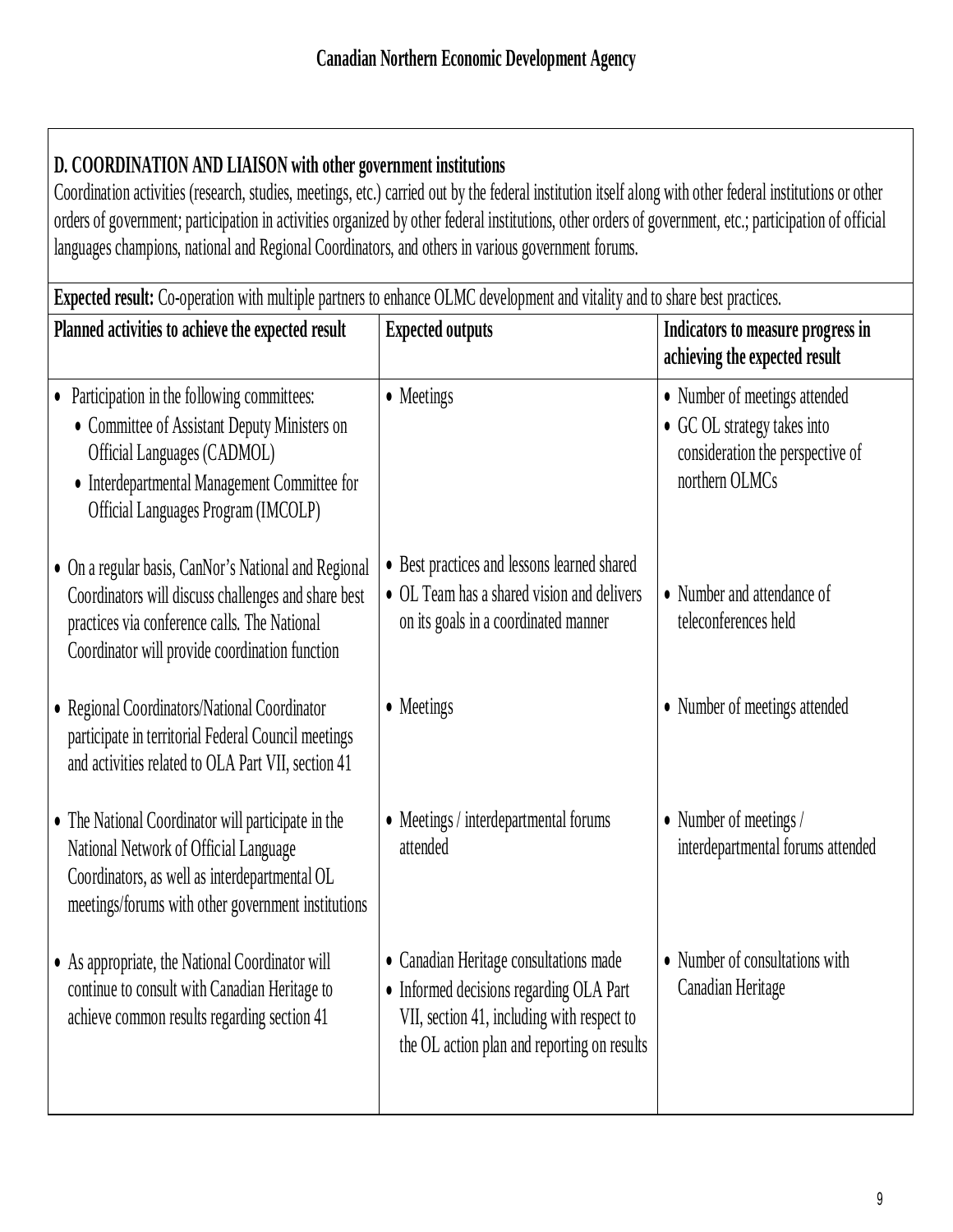# **E. FUNDING AND PROGRAM DELIVERY**

Implementation of the federal institution's programs and delivery of its services; funding, alone or in cooperation with other federal institutions of OLMC projects; inclusion of the needs of OLMCs in the delivery of the federal institution's programs and services.

**Expected result:** OLMCs are part of the federal institution's regular clientele and have adequate access to its programs and services; OLMC needs (e.g. geographic dispersion and development opportunities) are taken into account.

| Planned activities to achieve the expected result                                                                                                | <b>Expected outputs</b>                                                                                                                                                                                  | Indicators to measure progress in                                                          |
|--------------------------------------------------------------------------------------------------------------------------------------------------|----------------------------------------------------------------------------------------------------------------------------------------------------------------------------------------------------------|--------------------------------------------------------------------------------------------|
|                                                                                                                                                  |                                                                                                                                                                                                          | achieving the expected result                                                              |
| • Support OLMC projects through SINED                                                                                                            | • Projects funded                                                                                                                                                                                        | • Amount of funding provided for OLMC                                                      |
|                                                                                                                                                  | • Dialogue with the OLMCs                                                                                                                                                                                | projects                                                                                   |
| • CanNor will work with the OLMCs to support                                                                                                     | • Projects funded                                                                                                                                                                                        | • Amount of funding provided for OLMC                                                      |
| projects under the Economic Development<br>Initiative (EDI)                                                                                      | • Dialogue with the OLMCs                                                                                                                                                                                | projects                                                                                   |
|                                                                                                                                                  | • Attendance at meetings / conference calls                                                                                                                                                              | • Reporting on the initiative/projects                                                     |
| • The National Coordinator will participate in the<br>EDI implementation committee with Industry<br>Canada and the Regional Development Agencies | • Sharing of information and best practices                                                                                                                                                              | undertaken under the EDI (number, level<br>of funding)                                     |
|                                                                                                                                                  | • Regional Coordinators consulted                                                                                                                                                                        | • Number of consultations held                                                             |
| • As appropriate, the Regional Coordinators will<br>provide guidance to OLMCs regarding program<br>applications                                  |                                                                                                                                                                                                          | • Number of project applications                                                           |
| • OLMC diversity and geographic dispersion will be<br>taken into account in the delivery of programs                                             | • CanNor will continue to have regional<br>coordinators in the three territories                                                                                                                         | • Amount of funding provided for OLMC<br>projects                                          |
|                                                                                                                                                  | • Program support will take into account<br>OLMC diversity, geographic dispersion,<br>and opportunities for synergies, e.g.<br>through joint OLMC projects across the<br>territories (where appropriate) | • OLMCs satisfaction with access to<br>CanNor programs (e.g. ongoing<br>feedback received) |
|                                                                                                                                                  |                                                                                                                                                                                                          |                                                                                            |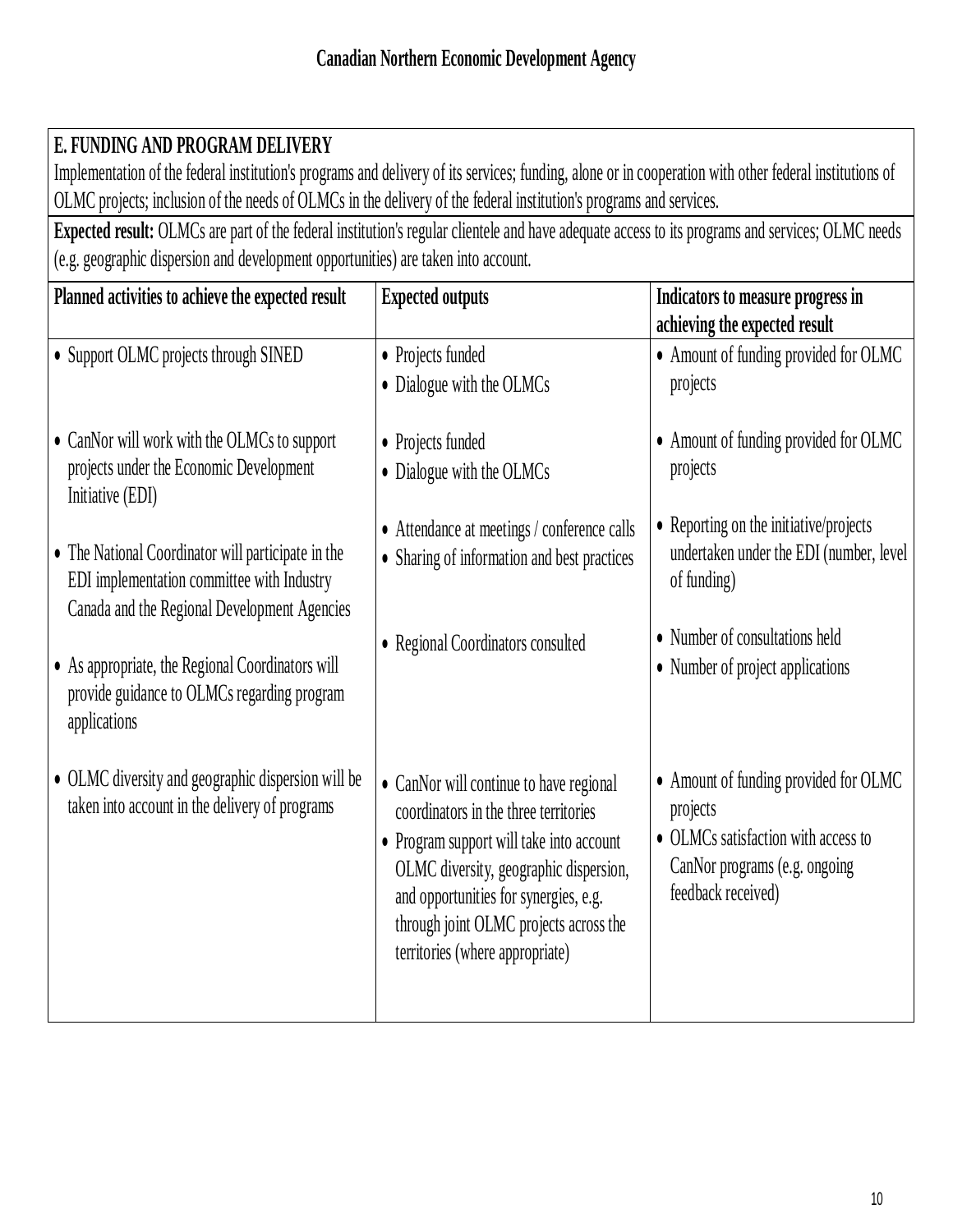| <b>F. ACCOUNTABILITY</b>                                                                                                                                                                                                                                                     |                                                                                                                                                                                                                            |                                                                                                                                                                                                              |
|------------------------------------------------------------------------------------------------------------------------------------------------------------------------------------------------------------------------------------------------------------------------------|----------------------------------------------------------------------------------------------------------------------------------------------------------------------------------------------------------------------------|--------------------------------------------------------------------------------------------------------------------------------------------------------------------------------------------------------------|
| Activities through which the federal institution integrates its work on the implementation of section 41 of the OLA Part VII into departmental                                                                                                                               |                                                                                                                                                                                                                            |                                                                                                                                                                                                              |
| planning and accountability mechanisms (e.g. report on plans and priorities, departmental performance report, departmental business plan and                                                                                                                                 |                                                                                                                                                                                                                            |                                                                                                                                                                                                              |
| status report on implementation of section 41 of the OLA Part VII); internal audits and evaluations of programs and services; regular review of                                                                                                                              |                                                                                                                                                                                                                            |                                                                                                                                                                                                              |
| programs and services as well as policies by senior managers of the federal institution to ensure implementation of section 41 of the OLA Part VII.                                                                                                                          |                                                                                                                                                                                                                            |                                                                                                                                                                                                              |
| <b>Expected result:</b> Full integration of the OLMC perspective and section 41 of the OLA Part VII into the federal institution's policies, programs and                                                                                                                    |                                                                                                                                                                                                                            |                                                                                                                                                                                                              |
| services; the reporting structure, internal evaluations and policy reviews determine how to better integrate OLMCs' perspective.                                                                                                                                             |                                                                                                                                                                                                                            |                                                                                                                                                                                                              |
| Planned activities to achieve the expected result                                                                                                                                                                                                                            | <b>Expected outputs</b>                                                                                                                                                                                                    | Indicators to measure progress in                                                                                                                                                                            |
|                                                                                                                                                                                                                                                                              |                                                                                                                                                                                                                            | achieving the expected result                                                                                                                                                                                |
| • The National Coordinator will lead the collection of<br>data to report annually on the implementation of<br>OLA Part VII, section 41, e.g. nature / number of<br>activities carried out, OLMC project results                                                              | • CanNor annual report on the<br>implementation of OLA Part VII, Section<br>41 (Canadian Heritage template filled<br>out)                                                                                                  | • Nature and number of OL activities<br>carried out (expected to be relatively<br>similar over time)<br>• OLMC project results (from CanNor<br>program operations)                                           |
| • National Coordinator, in collaboration with the OL<br>Team, will monitor action plan progress and<br>OLMC satisfaction of CanNor's implementation of<br>OLA Part VII section 41                                                                                            | • Teleconferences<br>• Information-sharing                                                                                                                                                                                 | • Number of OL Team meetings<br>• OLMC satisfaction (e.g. ongoing<br>feedback received, survey in FY 5)                                                                                                      |
| • Establish CanNor's OL accountability framework,<br>e.g. OL structure integrated in departmental<br>organization chart, OL Team governance/processes<br>outlined in Terms of Reference, OL tasks integrated<br>in annual work plans of National / Regional<br>Coordinators) | • OL integrated into CanNor organizational<br>structure and governance                                                                                                                                                     | • Completion of a clear accountability<br>framework, with established roles and<br>responsibilities for OL Team members<br>• OL tasks integrated in annual work plans<br>of National / Regional Coordinators |
| • Application of an OL lens to policy/program design<br>and delivery, e.g. development of OL assessment<br>tool for program reviews; consideration of impacts<br>on OLMCs, required adaptations, enhanced OLMC<br>development/vitality                                       | $\bullet$ Use of OL assessment tool(s) from other<br>departments<br>• Policies/programs reviewed through OL<br>lens, e.g. in light of Caldech case<br>(towards equal delivery of services in<br>both OL where appropriate) | $\bullet$ OL assessment tool(s) in place<br>• Number of policies/programs examined<br>through OL lens, e.g. number of<br>reviewed programs / documents to<br>Cabinet                                         |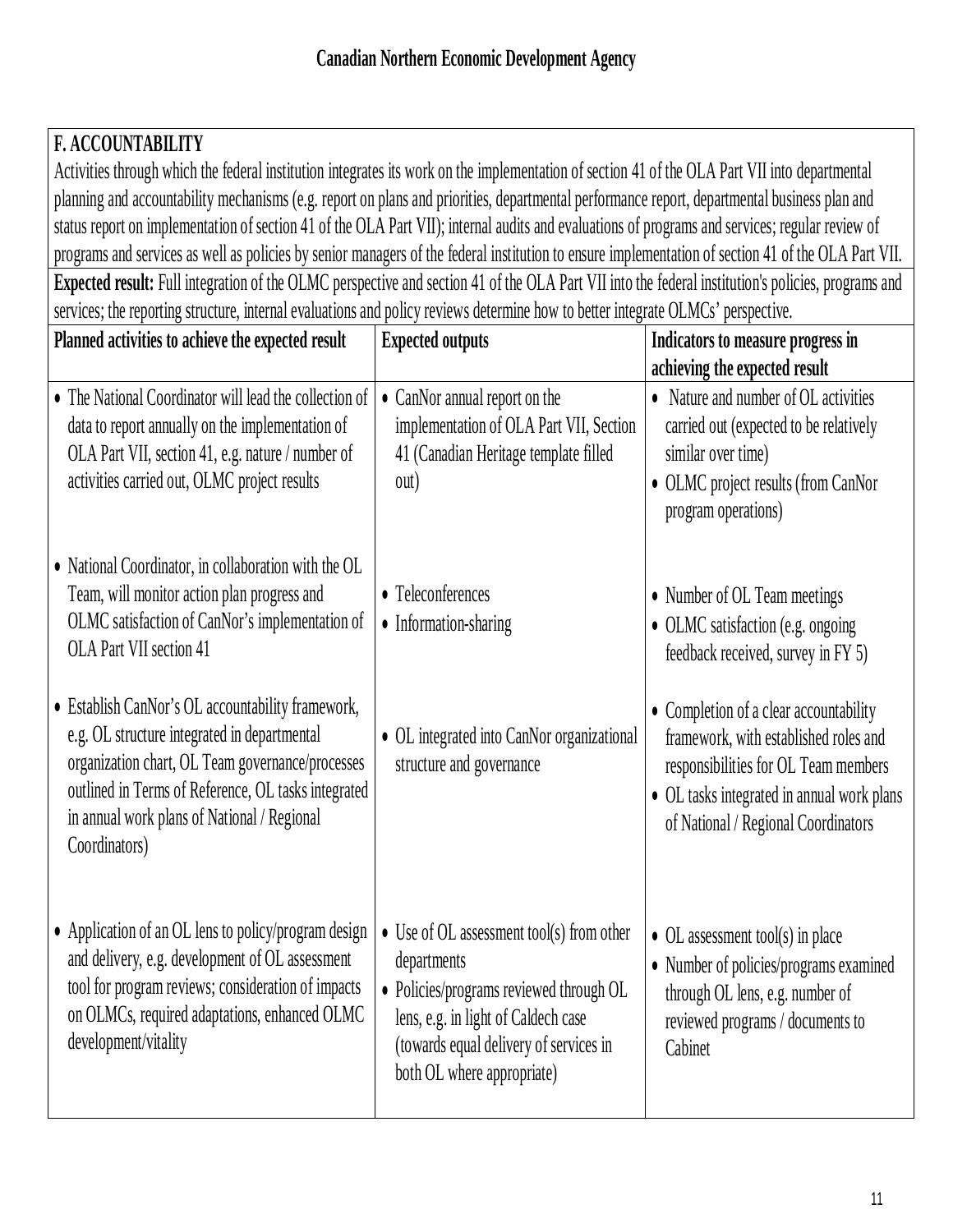| • Apply OL lens to departmental plans, reports, and<br>due diligence processes (e.g. management of<br>contribution funding projects)                               | • RPP, IBP, and DPR and other processes<br>examined through OL lens | • Provision(s) put in place in light of<br>Caldech case where appropriate<br>• OL commitments and related actions<br>reflected in RPP, IBP, and DPR |
|--------------------------------------------------------------------------------------------------------------------------------------------------------------------|---------------------------------------------------------------------|-----------------------------------------------------------------------------------------------------------------------------------------------------|
| • At least twice a year, senior management meetings<br>will include a review CanNor's implementation of<br>the OLA Part VII, section 41, led by the OL<br>Champion | • Discussion as agenda item at senior<br>management meetings        | • Number of senior management meetings<br>including a review of CanNor's<br>implementation of OLA, Part VII, section<br>41                          |
| • Adopt a departmental OL complaint resolution<br>mechanism, as it relates to Section 41, e.g. new<br>mechanism or the use of an existing one                      | • Use of resolution mechanism regarding<br>OL complaints            | • Number of OL complaints for which<br>resolution mechanism was used                                                                                |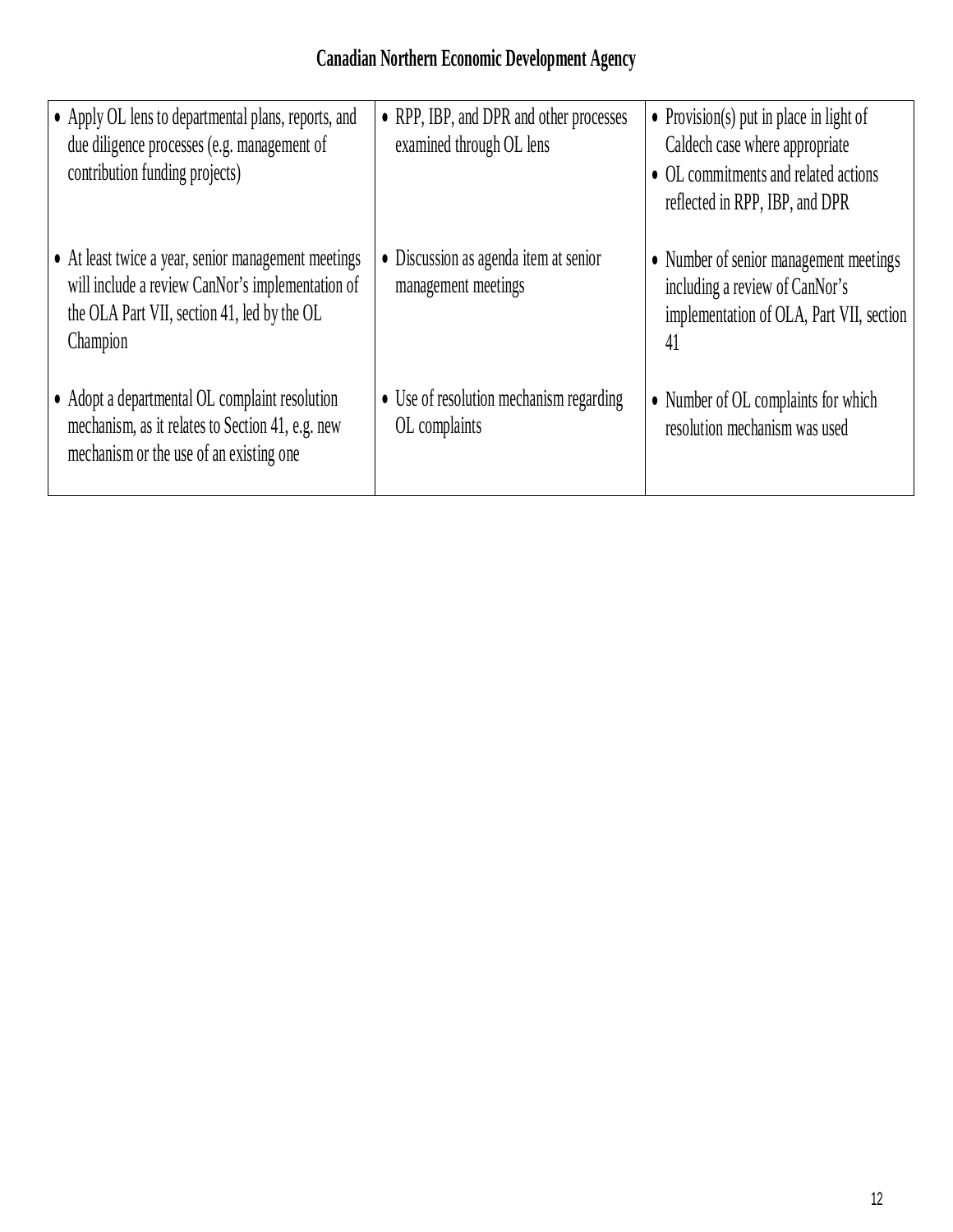# **List of Acronyms**

**CADMOL:** Committee of Assistant Deputy Ministers on Official Languages: horizontal management committee that involves all departments that are part of *Canada's Roadmap for Linguistic Duality: Acting for the Future 2008-2013*. This committee takes a whole-ofgovernment approach to the official language policy and programming; it is responsible for the promotion of official languages and improved access to Official Languages for Canadians. It receives reports from the Interdepartmental Management Committee on Official Languages **(**IMCOLP) and other committees involved in the Roadmap's horizontal governance. The committee reports to the Minister of Canadian Heritage.

**EDI:** Economic Development Initiative**:** source of funding identified by *Canada's Roadmap for Linguistic Duality: Acting for the Future 2008-2013* for the economic development of OLMCs. Through CanNor, the Government of Canada provides \$400,000 over four years to support the economic development of official language minority communities in the North through this initiative.

**IMPCOLP:** Interdepartmental Management Committee on Official Languages: horizontal management committee that involves all departments that are part of *Canada's Roadmap for Linguistic Duality: Acting for the Future 2008-2013*. This committee takes a whole-ofgovernment approach to the official language programming. It tracks ongoing federal issues regarding official languages. The committee reports to the Committee of Assistant Deputy Ministers on Official Languages (CADMOL).

### **OL**: Official Languages

### **OLA**: *Official Languages Act*

**OLMCs:** Official Language Minority Communities. French-speaking communities living in a territory or province other than Quebec, and English-speaking communities living in Quebec. These are the "English and French linguistic minority communities in Canada" referred to in section 41 of the OLA.

**RDAs:** Regional Development Agencies. Western Economic Diversification (WED), Federal Economic Development Initiative for Northern Ontario (FedNor), Canadian Northern Economic Development Agencies (CanNor), Federal Economic Development Agency for Southern Ontario (FedDev Ontario), Canada Economic Development for Quebec Regions (CED), and Atlantic Canada Opportunities Agency (ACOA)

**RDÉE:** Réseau de développement économique et d'employabilité

**SINED**: Strategic Investments in Northern Economic Development. CanNor program that focuses on strengthening the driver sectors of the territorial economies, economic diversification and encouraging Northerners' participation in the economy. Projects are prioritized based on five-year territorial investment plans developed with input from territorial stakeholders, and are approved by the Minister of CanNor. Budget 2009, Canada's Economic Action Plan, renewed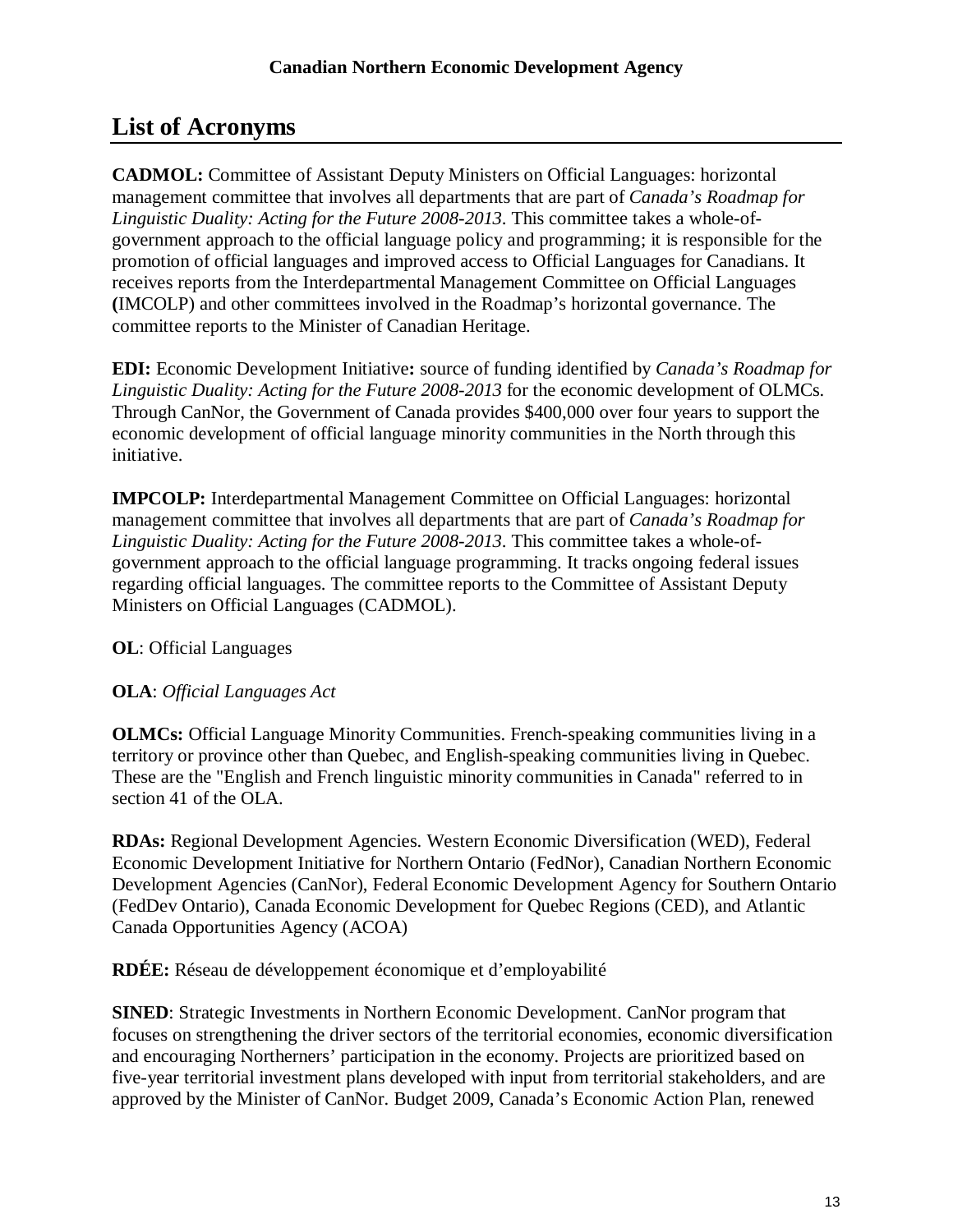funding for the SINED program at \$90 million over five years (April 1, 2009 to March 31, 2014). For each territory, this means potential federal contributions in the order of 25 million dollars over 5 years for the Targeted Investment Program, the Innovation and Knowledge Fund and the Partnership and Advisory Forums. In addition, a new \$5 million dollar Pan-Territorial Fund was established for projects impacting more than one territory.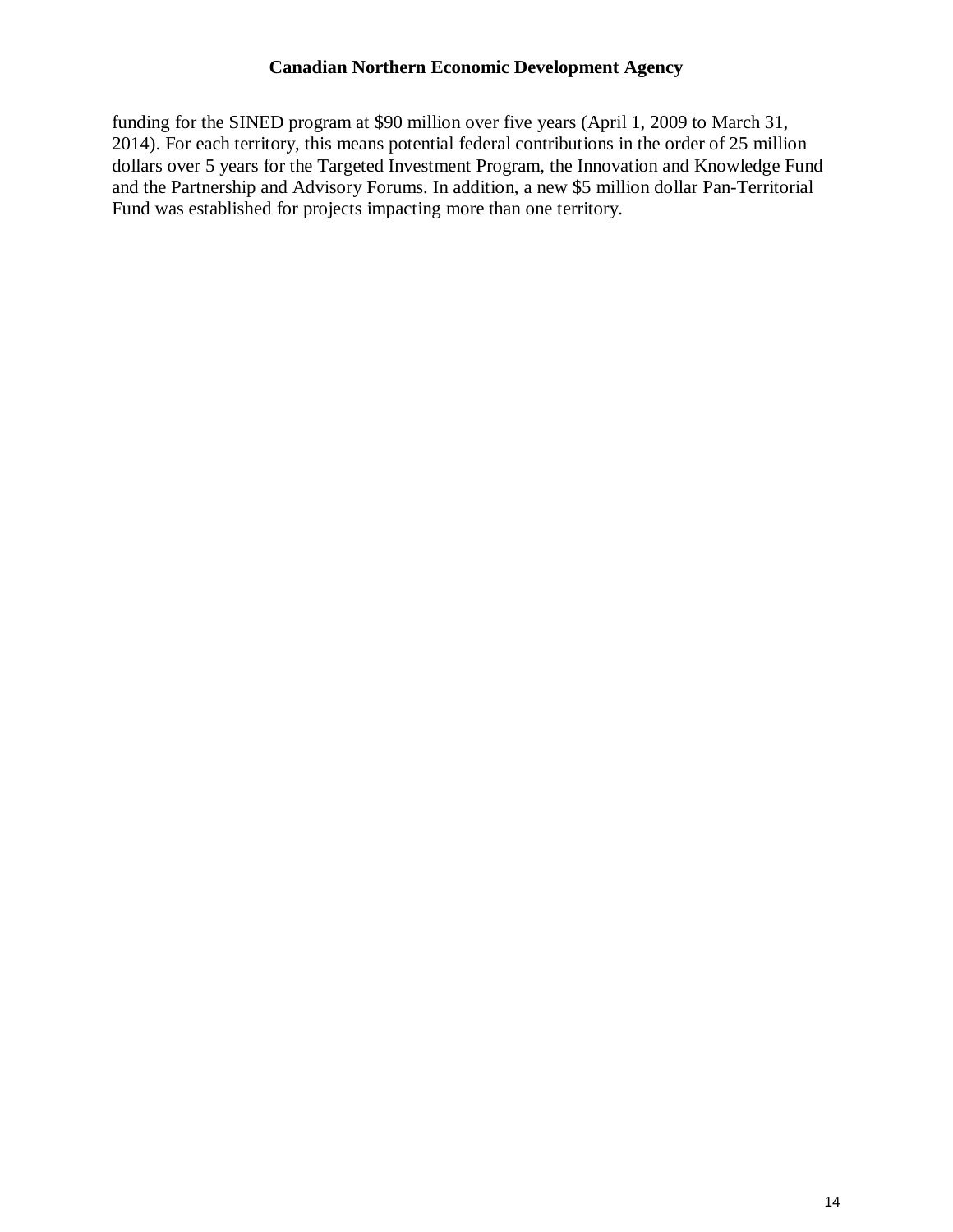## **Glossary**

**Activities:** actions or work undertaken to produce outputs. What is done to reach results: a direct link.

**EDI Partners:** Group of representatives from Industry Canada (IC) and each regional development agency: Western Economic Diversification (WED), Federal Economic Development Initiative for Northern Ontario (FedNor), Canadian Northern Economic Development Agencies (CanNor), Federal Economic Development Agency for Southern Ontario (FedDev Ontario), Canada Economic Development for Quebec Regions (CED), Atlantic Canada Opportunities Agency (ACOA), who collaborate on the delivery of the *Economic Development Initiative* identified in *Canada's Roadmap for Linguistic Duality: Acting for the Future 2008- 201.*

**Indicators:** elements of meaningful information used to measure progress towards achieving expected results; indicators can be quantitative (resulting from data collection) or qualitative (resulting from the observation of a phenomenon)

**Outputs:** direct products or services resulting from the activities, policies, programs or initiatives of an organization

**Results/progress:** changes or effects directly attributable to the activities, policies, programs or initiatives of an organization